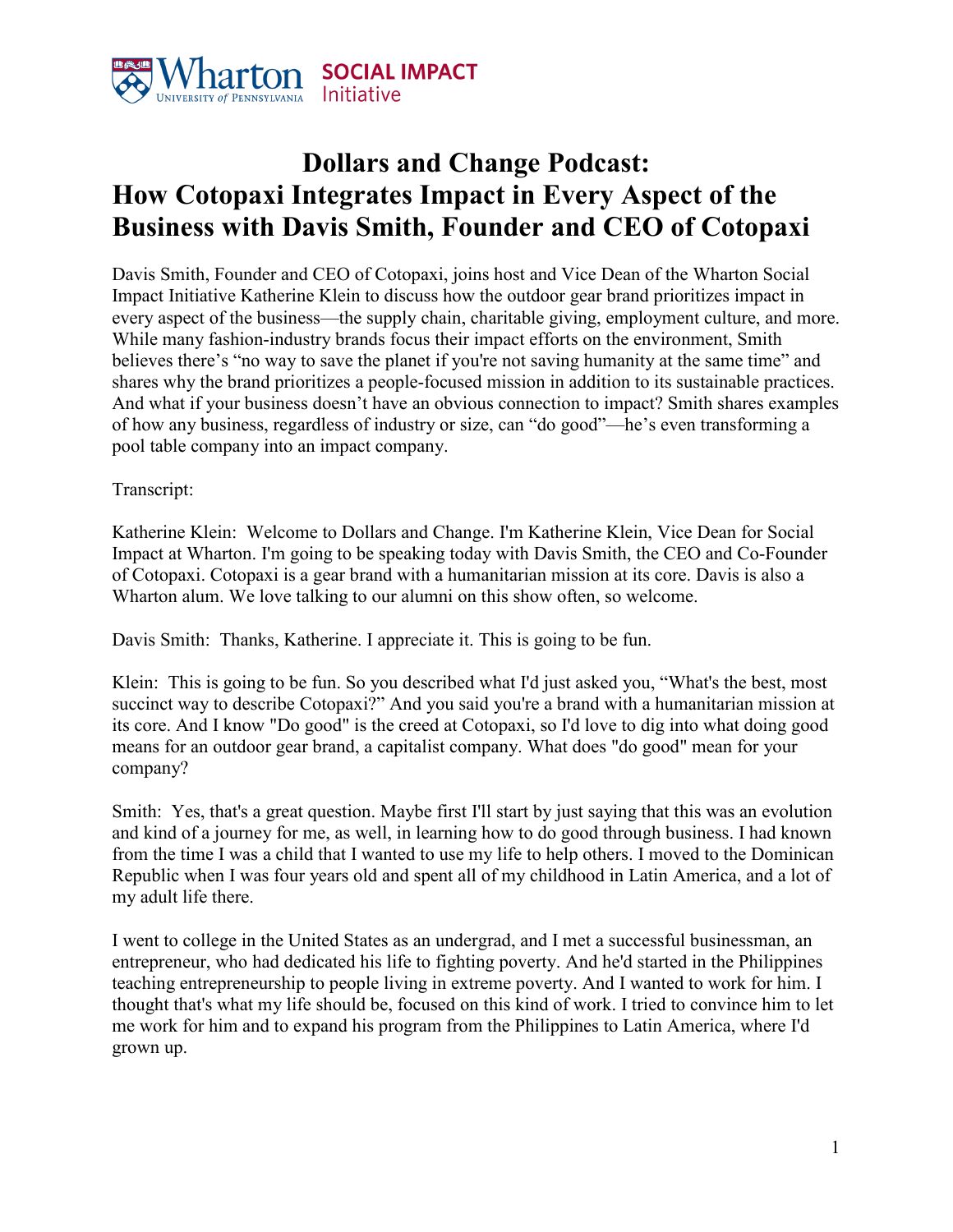

He, instead, convinced me that I should become an entrepreneur, and that I could use business to find a way to have an impact on the world. And it was really great advice. I'd never really considered entrepreneurship as a career path, but I spent the next ten years building a couple of different businesses. I built a business called pooltables.com, which I did before business school. And then after I graduated from Wharton, I moved down to Brazil and built a business called Baby.com.br.

It was while I was in Brazil that I had the idea for building a brand that was all about giving back. I landed on the outdoor industry. I'm an outdoorsman and love the adventure and travel and the outdoors and nature. And I thought, "It's a very saturated market, but there's a space here to go build a brand that's about giving back, and it's about helping people." It's not just about protecting the environment. I think that's very important, but I think these two things are very interlinked. There's no way to save the planet if you're not saving humanity at the same time.

So I decided to build this brand, but we built impact into every aspect of it and into the very DNA of the brand and business. It's not just on the periphery of the business. It's not an afterthought. It's not just a buy-one, give-one model. It's truly interwoven into everything that we do -- into our supply chain, into our giving, into our culture. Even if you order a backpack or jacket from us on our website or in one of our retail stores, you get a hand-written thank-you card written by a refugee who has been resettled. This is their very first job. They write it in their native language. Some of them are in English. So every little touch point with the brand is an experience where you get to see the impact that we're having.

Klein: That's fantastic, and I know it resonates with your customers. I want to unpack this, but I am intrigued by the refugee piece, that I did not know this. So where are you employing refugees? Are these refugees who've come into the US? Or where are they employed, and in what capacity?

Smith: Yes, so we have a number of different programs we've done over the years, but within the first year of the business, I originally started the business, and I was writing thank-you cards to anyone who ordered from us. And I knew that wasn't scalable, but I thought it was important in those early days. And I got to the point where I wasn't able to do them anymore, and we had the idea of working with refugees in our local community. Salt Lake City has had tens of thousands of refugees settled here over the last twenty years, and I felt there was an opportunity to have an impact there.

So we started working with the IRC, the International Rescue Committee, and we created a job club where refugees who were just brand-new arrived, that were resettling, could join the job club, and our team would volunteer to teach them how to create a resume and how to do a job interview, and they could be placed working for Cotopaxi in their very first job. And they would write thank-you cards. At first they'd do it in our office or in the IRC's office, and then they started being able to do it at home. They could actually make pretty good money, and probably two-thirds or three-quarters of the refugees that do it are women, so they're able to do it when their children are in school, or in the evenings. So they're able to make this supplemental income for their families and start to get some work experience on their resume.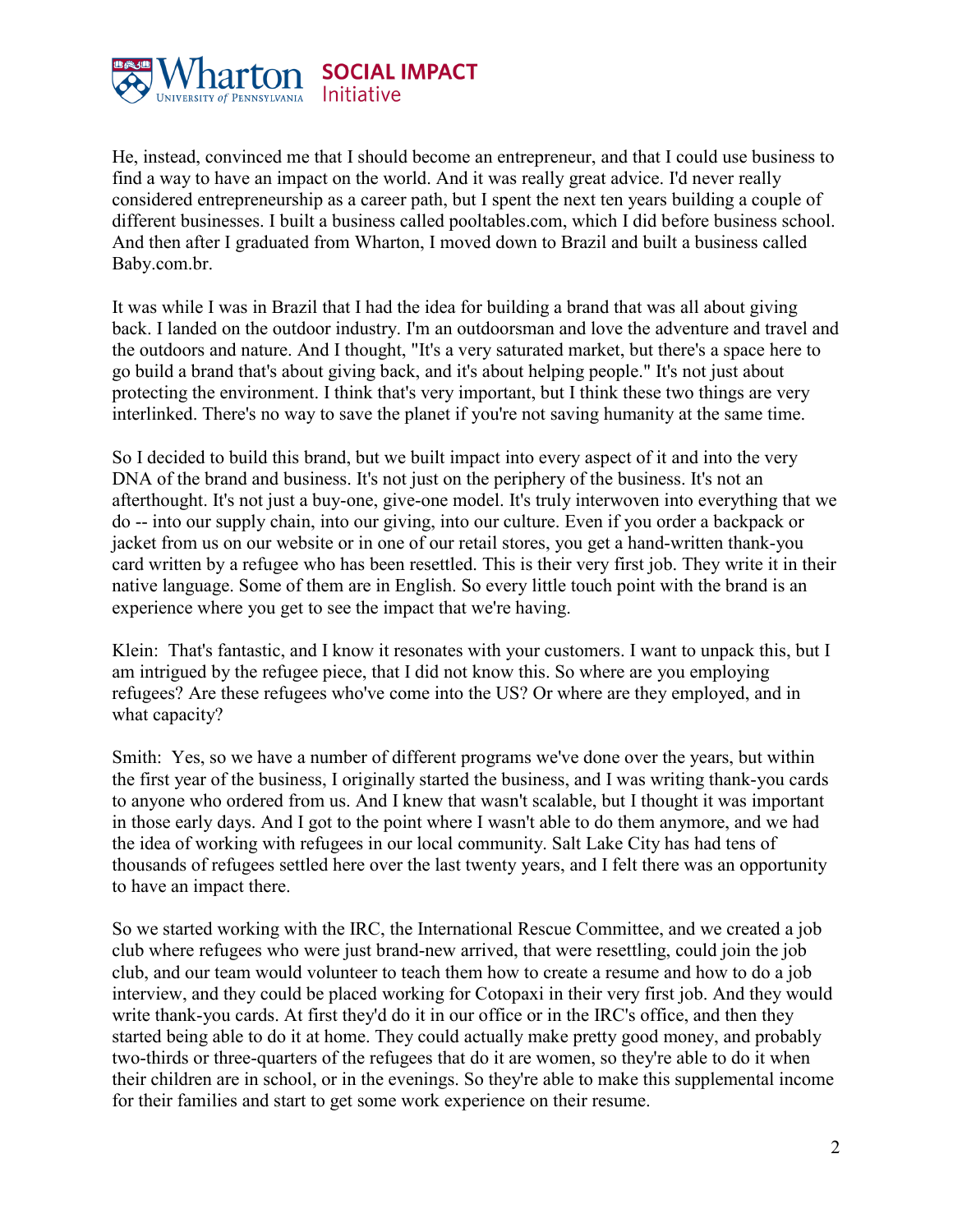

And so we've had over 200 refugees who have participated in this program over the years, and it's just one of the things I'm most proud of. It's really a special opportunity for us to get to know these amazing refugees and help them get their lives started. We've developed some really special relationships with them over the years.

Klein: Yes, that's very cool. So digging into your model and the way in which "do good" is manifested in all aspects of the company, I thought we could break this down into products, employment and culture, supply chain, and philanthropy. So let's start with products. You focus a lot on creating sustainably designed outdoor products. In a day in which we worry about companies engaged in greenwashing and certain other big words, what does that actually mean if I'm buying a backpack, if I'm buying a parka, a jacket, a fleece from Cotopaxi?

Smith: Yes, I will first say there are a number of different ways that we have impact through the supply chain, and every place that we work is a little bit different. We don't have a cookie-cutter answer where it's like, "Okay, every factory we work with, we're going to make them do this, or we're going to have this happen." We really go and assess every partner and see how we can help.

And so we have some factories that are fair trade factories that really do a great job already in a lot of ways. But we see where we can have further impact and where we can help them do better. We have other factories that are not fair trade-certified but that have a history of treating employees really well. For example, our pack factory is in the Philippines. Their average sewer has been there for 11-1/2 years. It's a place that pays well. They have volleyball and basketball clubs, and it's just a really fun place to work.

At the same time, when we were there, we saw two big problems. There was a lot of waste material that was left over from the manufacturing, cutting, and sewing process, from our brand and from many other outdoor brands that use the same factory. The second problem we saw was that a lot of these factory workers -- they're incredible artisans and craftsmen, these sewers -- and they never had the ability and the power to choose what they wanted to sew or design on a product on their own. They were just simply told by people like us what to sew.

And so we wanted to change that, so we went to them, and we said, "Hey, we want to use all this remnant material that's left over from other brands, and we want to empower you to sew the bags and to create. And so the only rule we're going to give you is to make no bag alike. You can use any colors you want, any materials you want." And this has kind of become the iconic Cotopaxi bag. It has really funky colors and color-blocking. This line of bags, which is a huge part of our product line, is made of remnant materials. And so it's got this great environmental story and this great story of empowering sewers to be able to use their creative voice.

We have another factory in China which we're really proud of. We have a community garden that we've built there, where the factory workers can take those vegetables and fruits home. They don't live at the factory, unlike a lot of the factories in China. That was by design. The owner of the factory, who we just absolutely loved, worked for another outdoor brand in one of these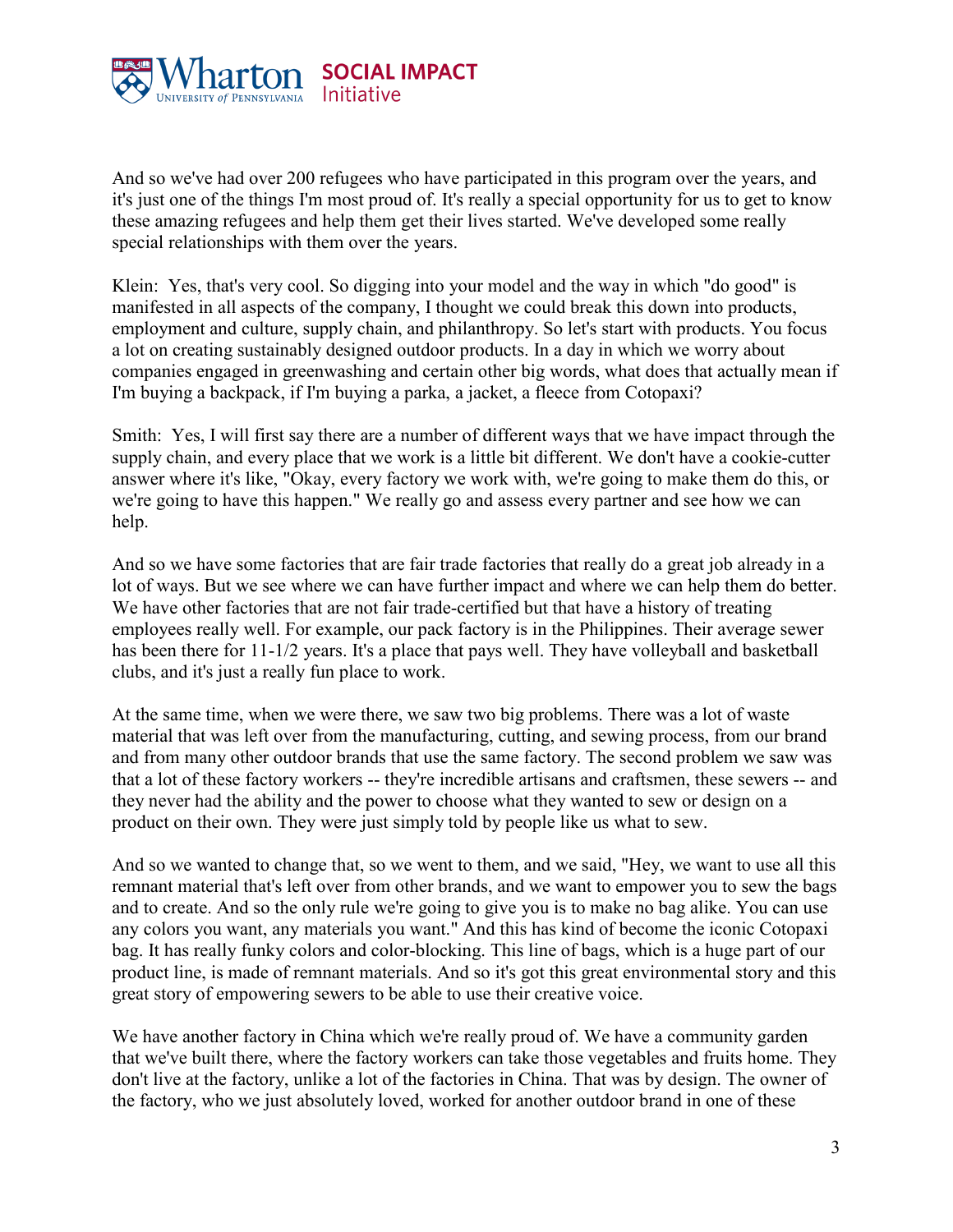

factories where everyone lived at the factory. And he decided at some point -- he had his own child, and he was like, "This is horrible. These people don't see their children until Chinese New Year." They see their children like two or three weeks of the year.

And so he decided he wanted to build a factory in one of these communities where a lot of these sewers were coming from. And so they live at home, and they come to work. One of the unique things about it was that one of the challenges was transportation. How do you get all these factory workers to the factory every day, and then home every day? Normally that wasn't something you had to deal with, if everyone just lived at the factory. And a lot of these people are not necessarily middle class or rising middle class yet, and so they didn't have their own vehicles. But he made a deal with these sewers where, if they were willing to go pick up seven other co-workers in this community before they came to work, and if they dropped them off, he would give them a stipend which allowed them to buy a little minivan. And so you go to this factory, and there's like a parking lot full of these little minivans.

I have this really fun picture of all of these sewers holding up the keys of their cars, and they are so proud. They have their own cars. And so it's really fun to see the impact that you can have through business by just thinking a little bit differently.

Klein: When you describe these factories in your supply chain, I'm curious whether these factories are only serving Cotopaxi, or are they serving other brands? And how does that shape the kind of influence you can have on factories, the way the factories operate?

Smith: Yes, they do serve other brands. None of our factories work exclusively with us. And I think that's pretty common among any -- really any consumer brand. But what we found is that we can have influence, even if other brands are not choosing to invest in certain areas. For example, that community garden -- you know, it didn't cost that much money to go put that together. And we were able to go make a small impact. And so we're able to go into a factory line and say, "Hey, this is what we want it to look like. This is how we want the employees to be treated. And these are some areas where we see some opportunity for improvement." I think everyone benefits from that, as well, not just us. So I think that's important, as well. It's not just about us doing things right. It's about trying to move the entire industry forward in a better way.

Klein: Right. And the world of fast fashion is terrible for the environment, yet you are a company that is building outdoor gear, including clothing. How do you build sustainability and combat the kinds of concerns that many of us know exist in the fashion industry?

Smith: Yes, this was honestly really eye-opening for me as I got into the space. This wasn't an industry -- you know, apparel and bags -- that I was really that familiar with. I understood ecommerce and consumer products, but not quite in this space. And so as I started the business, I had to learn a lot about it. And this is one of the areas where I felt we could do a lot better than what was being done.

Although our mission is really people-focused and humanitarian and poverty-focused, versus environmentally focused, the reason I chose that is that I really felt that protecting the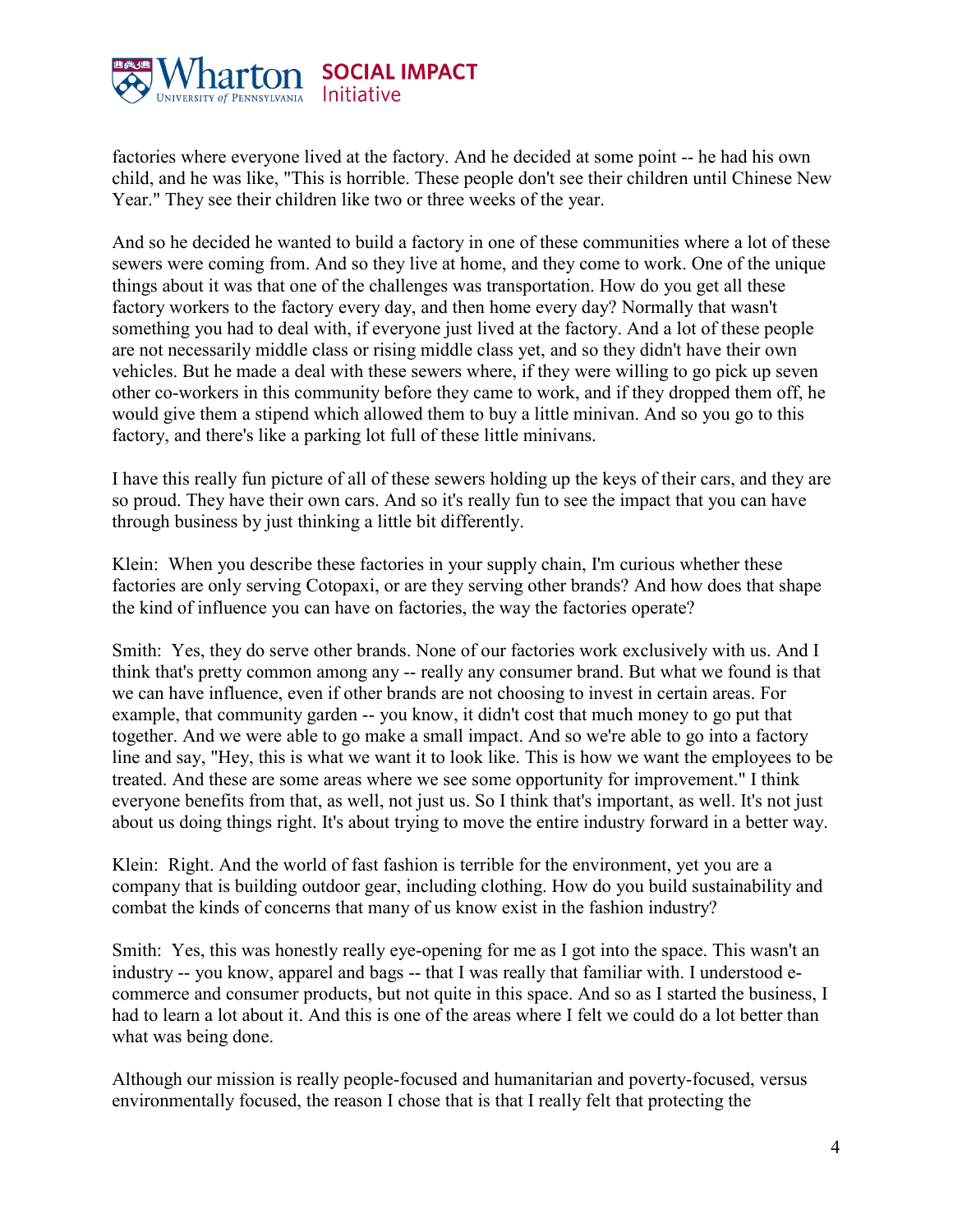

environment is just table stakes. That's not a competitive advantage. That's something that we all have to do. And so 94% of our products last year were made of remnants, recycled, or responsibly made material. A huge percentage of that is remnants.

And that was our very first product. Our first bag was made of remnant material. This is something we've been doing since we started in 2014. We knew we needed to think differently. The idea of creating virgin polyesters and everything all the time, and all the dyeing processes are very damaging to the environment. And so our footprint, our carbon footprint and our footprint that's negatively impacting the environment is very, very low compared to any brand our size. And we're going to continue to push the envelope. With our designers, we're constantly thinking about how we can design and think differently about how we make product.

Are we perfect? Of course not. We're not, but I think we're doing things in a way that many have never done before, and we're hoping that we can help continue to lead the way in thinking about how we do capitalism differently. We have to do better because we are destroying our planet. And we're leaving people behind in this rat-race of trying to create more profit. And that shouldn't be what business is about.

Klein: So you've described some of the ways doing good shows up in your products and in your supply chain. What about your employment and your culture? I know you're an attractive employer. If I invite you to brag about what's different and special about working for Cotopaxi, what would you tell?

Smith: From the beginning of the business, we knew that we had to build a great culture. You do that by having very clearly defined values. And we did that before we sold a single product. We knew what our values were. We built rituals and traditions around those values that really reinforced them.

Klein: You know, of course, that a lot of the company values feel like they're a dime a dozen. So [UNINTEL OVERTALK] your values, and how do you get around that?

Smith: I think one of the big reasons why they feel that way is because oftentimes it's some words on a wall, but when it comes down to it, it's like -- do people actually feel like that's how you live? Has that shaped behaviors and outcomes? For us, we defined those values. And this is something I didn't do in my first two businesses. I didn't do this well, and I understood that I needed to do it better.

And so with Cotopaxi, again, before we sold a single product, we got together with our founding team, and we went through an exercise of identifying the values that we stood for. And we wanted to build these rituals and traditions that shaped our culture and shaped our brand in a really intentional way. And so our core values are people, adventure, and innovation. We've built some really fun traditions around those things. We have a committee that's led by our employees that's around social impact. Every month we do volunteering together. We have something called "10% in the wild time," where you can spend 10% of your work week volunteering or out in the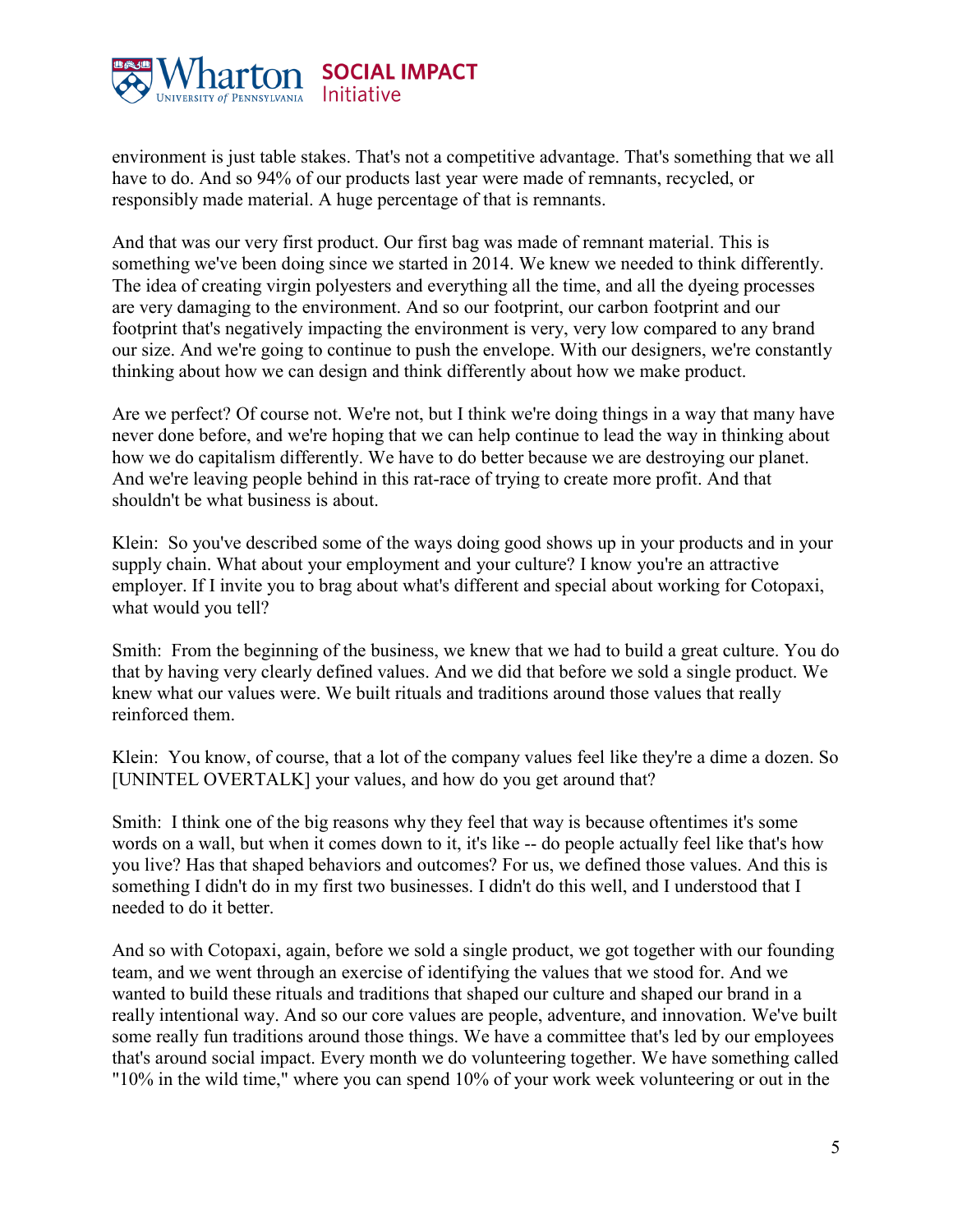

wild. So if it's a powder day, and we're living in Utah, you can go skiing. But a lot of our team uses that time each week to go volunteer, including me.

So we've really tried to build these really strong traditions around our business. You know, with COVID, everything changed. A lot of those rituals and traditions had to be re-thought. We started doing virtual hiking, where at a certain hour of the week, everyone would dial into a Zoom call, wherever you were at, and everyone would go for a walk around a park or around their block or maybe on a little trail near their home. And we found ways to continue to live those values, even during that challenging time.

Klein: And what about your philanthropy? How does this work? You have a Cotopaxi Foundation. Explain how you fund the foundation and how you make decisions about where the foundation gives.

Smith: Yes, we started the business without a foundation but with giving as part of the business model. But a few years into the business, we saw that there was an opportunity to have a greater impact because we had so many employees and other companies and customers who were saying, "Hey, I'd love to donate myself to this cause that you're working on." But you know, we didn't really have a mechanism to accept customer donations, for example, if someone said, "Hey, could I donate an extra \$5 or \$10 to support this cause of fighting poverty?" There was no way for us to do it.

And so by creating a foundation, it allowed us to accept donations. This last month alone, we had \$7,500 donated from customers. These are small donations, \$5 and \$10 donations to support Afghan refugees. And we're going to extend that into October, and Cotopaxi is matching those donations, and then giving some on top of that, as well. Before we had the foundation, that wasn't really something that we could do. But the foundation is mostly funded by us. We contributed a minimum of 1% of revenues. In the early days of the business, the first five or so years of the business, that meant all of our profits and more.

So it was a big sacrifice. It was a big commitment. It was something that we had to commit to our board, but it made sense. But last year, as our business kind of crossed into profitability the last few years, we saw an opportunity for us to do more good. Last year we gave almost 3% of revenue. So for us, it's not about giving the minimum and making a commitment, and then kind of giving that. It's finding how do we give the most we can possibly give? How do we have the greatest impact possible? And if we have a better year, maybe that's an opportunity for us to do more.

Klein: That's great. So speaking of these things, the last year, opportunities to give more -- how has COVID affected your business? Obviously it has been an incredibly difficult time for many businesses, and it has required a lot of pivoting.

Smith: Yes, and I guess we're not alone. We certainly had a lot of headwinds, especially in the early days of the pandemic, those first few months. Our hero product is a travel bag, so with no one traveling, that obviously took a big, big hit. Our retail stores were closed. We had our retail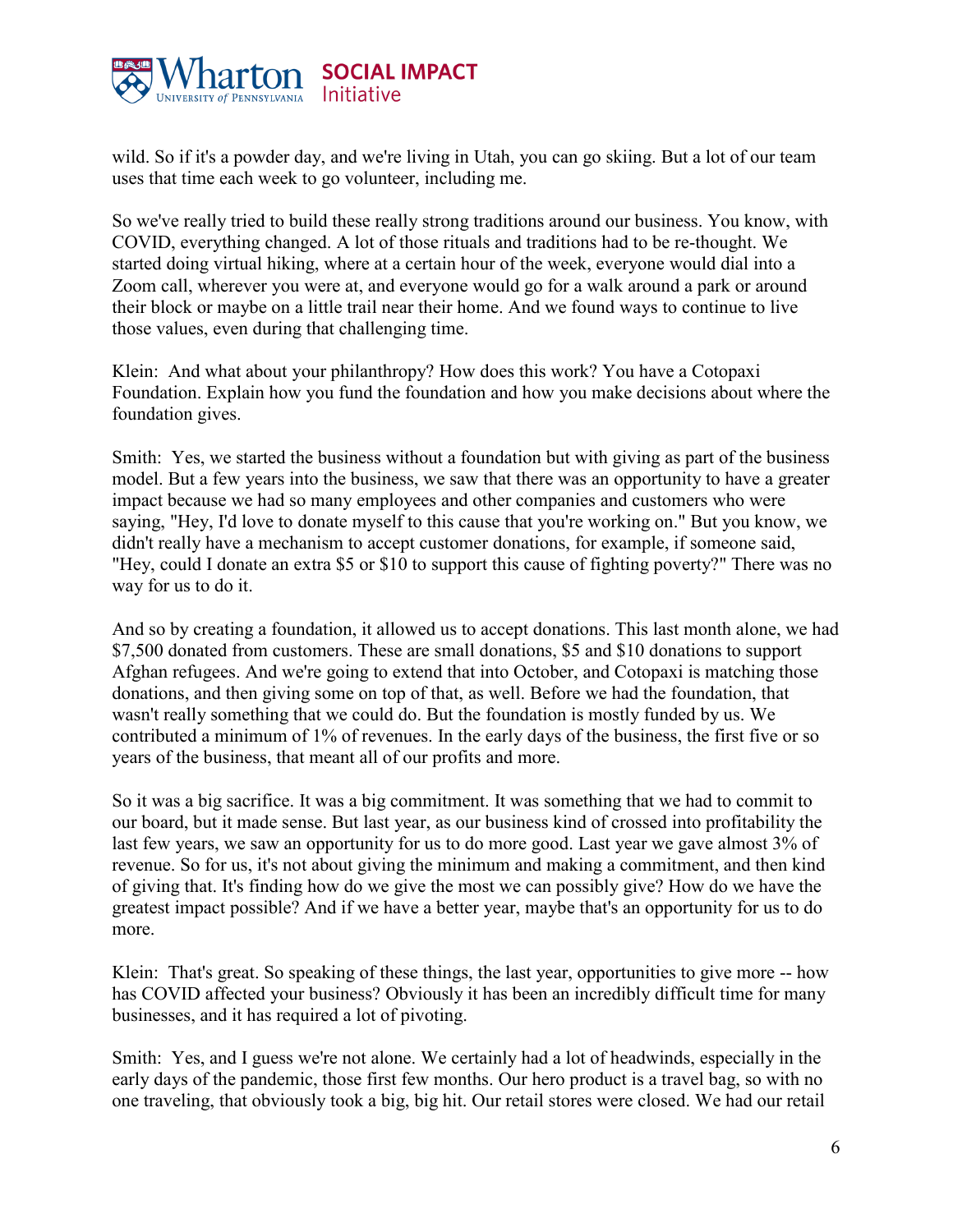

partners like REI and hundreds of other retailers that were all closed for a number of months. A decent part of our business is also corporate products, so a company like Google or Adobe might say, "Hey, we want to make a bunch of bags or jackets for our team for an upcoming event." Those all got cancelled.

So about 50% of our revenue disappeared overnight, and there was a time when we could either be fear-focused or strategy-focused, and we made a decision to stick to our strategy. We actually made a shirt that raised money for COVID response, and we donated 100% of those gains to COVID response. We started making face masks, where for every mask that we sold, we donated a mask to a community in need somewhere in the developing world generally. And so we ended up selling around a million masks.

So through that pivoting, and through thinking differently about how we could have an impact, the business was able to respond in a unique way. And we had a lot of people who chose to support our brand because of the way that we responded. Instead of just focusing on ourselves, we really focused on our community and how we could help others. It was an interesting year for sure. We saw 35% growth in 2020. It's our slowest growth year to date, but all things considered, we were very, very pleased with how it turned out. It could have been much, much different.

Klein: Yes, and what do you think stays going forward? This is still an uncertain time, obviously, in terms of how far we have come in this country, and managing COVID remains uncertain. But what do you see sticking as lessons learned from COVID?

Smith: You know, I think there are a lot of things. I'd say specifically for me and for Cotopaxi, we shifted to a remote first workforce. I was actually the biggest believer in working from the office. I never worked from home, even once before the pandemic. I believed in being in the office. I felt we needed that if we wanted to build a great culture and great traditions as a team. And we were very close to each other, and that was an important part of our business.

We'd see 500 to 1,000 applicants per job opening, and I felt it was because we'd built this really great culture. But when the pandemic began, we all started working from home, and what I saw was that actually we were more efficient, our team was more efficient. We had to be really creative around how to create this connectivity. And we've done all these really fun things, both virtually and now starting in person, as well. We had a Cotopaxi summer camp a few months ago, where we brought everyone in from around the country, and we did all these really fun outdoor activities for a few days. It was kind of reminiscent of summer camp as a kid.

We have all these new traditions that we've created, but what's going to stay is that we started hiring our team all over the country, instead of just people willing to move to Utah. And so we have a more diverse team. We find all these really great benefits. I get to see my kids more often, as a dad. And when I take a quick break, I'm running into them. When I have lunch, I can have lunch with my little kids or with my wife. So these are really fun things. This is a gift. It really was. This transformed the way that I, at least, thought things had to be done. And I thought things had to be done in a certain way, and it turns out that wasn't true. So it was a really interesting last couple of years, for sure.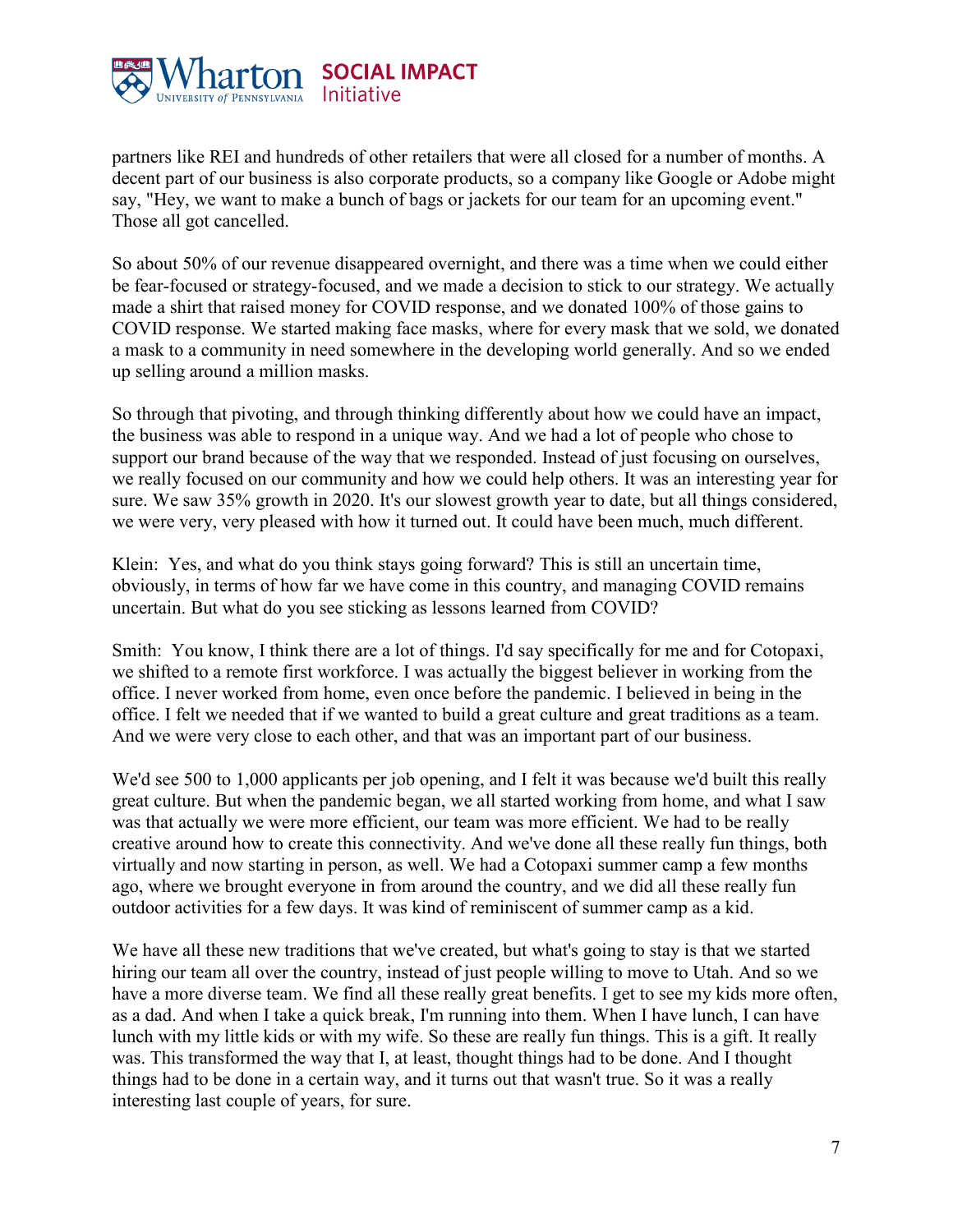

Klein: So this past month, early in September, it was announced that Bain Capital Double Impact has invested \$45 million into Cotopaxi's growth. So obviously that's a very big deal, a large impact investment from this fund. I'd love to hear a little bit about what this means to you and where Cotopaxi is going, and also a little bit about how an investment like this occurs. We're pulling back the curtains to understand a little bit more about the process that culminates in the announcement of an investment like this.

Smith: Obviously it's a very exciting time for us as a brand. I think what makes me most excited is proving that doing good and doing well are not mutually exclusive. When I was fund-raising for this business, I hadn't sold anything yet, but I had a PowerPoint and a big vision of what I wanted to build. I pitched a hundred different investors, of VCs, impact investors, angel investors, and I got a lot of nos.

A lot of them questioned whether a business could give away money before it ever made money and be sustainable. And what we've shown is that yes, it can. It can be done. And so we're very proud of that. This investor specifically is one we're very excited about. We got to know them about five years ago. They launched this new fund, Bain Capital did, called Double Impact. And a bunch of partners and other people from Bain Capital opted in to go start this fund and be a part of it. They were all passionate about social impact and wanted to prove that things could --

You don't have to compromise on return, either. It's not like the bar is lower for this fund. They expect to return the fund just as well as all these other funds, but they wanted to focus on brands that are doing good in the world and businesses that are thinking differently about capitalism.

And so we heard about them, and one of our board members, Ellie Wheeler, had gone to business school with one of the people there, so we got connected, and that person's name is Jacob Donnelly. He actually flew out to Salt Lake to meet us, and he said, "Hey, can we go backpacking together?" And we were like, "Oh, yeah! That's right up our alley. We totally love that."

So it turns out he'd never even been backpacking before. We thought maybe he was an outdoorsman, but he was like, "No, I've never really done this." But my co-founder Stephan and I -- we met at business school at Wharton -- and we went and slept in a three-person tent with this guy. I'm 6'3" -- like all three of us are kind of big, and we all slept in this tent shoulder-toshoulder and built a really fun relationship.

Over the years, we continued to stay in touch, and frankly we got rejected a lot by them, too. They continued to say, "We really love the brand, but it's just not quite to the size where it makes sense for us to invest yet." And over the years, we continued to scale and continued to stay in touch and build that relationship. And this year, we got to the point where it felt like it might make sense to approach someone like them to help us go to the next stage of growth. And as they dove into the business, they said, "This is exactly what we're looking for. Let's do it." So it was an exciting moment for us, for sure.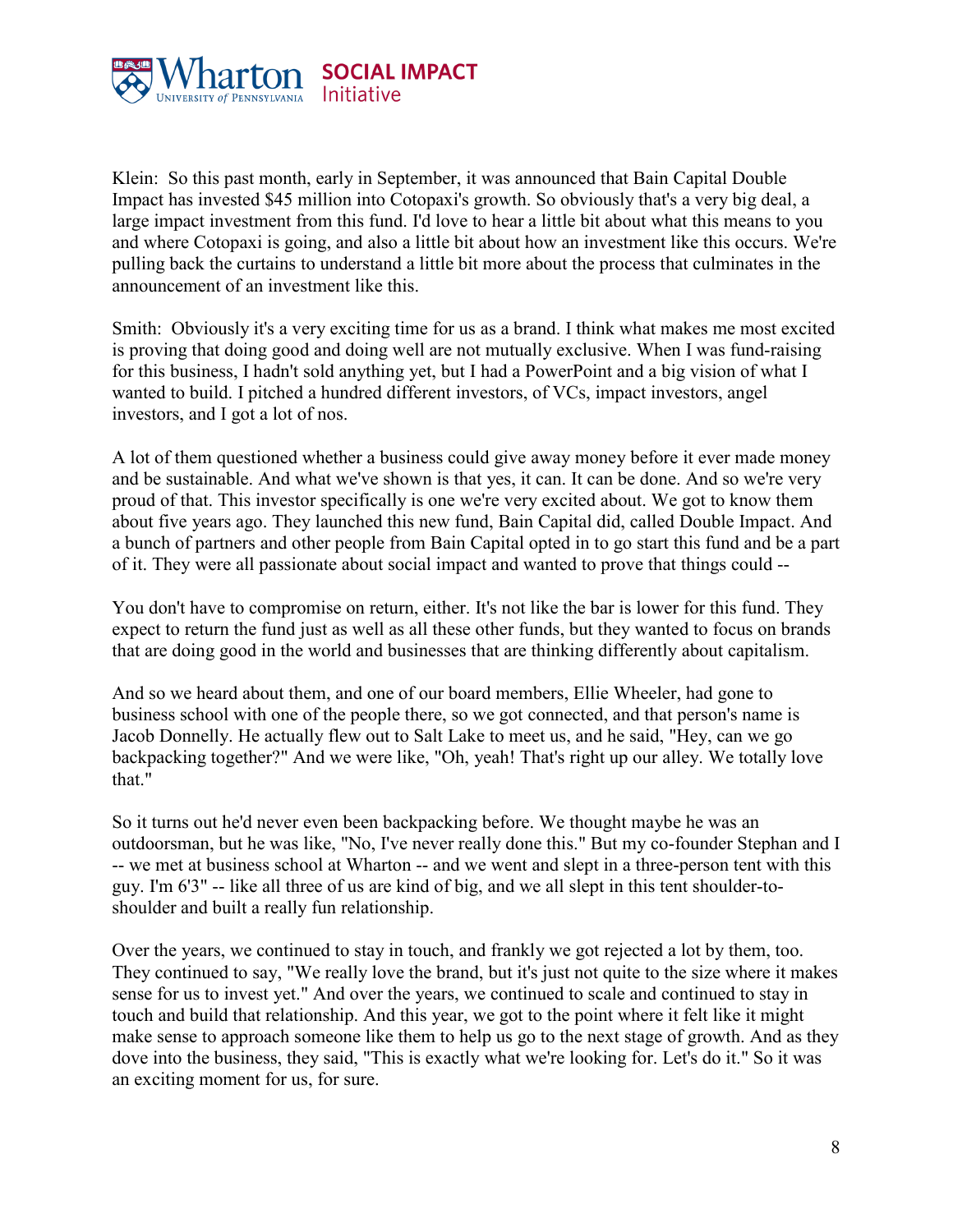

Klein: That's great. Thank you. And then we have so many topics we could discuss. We probably only have time for one more, but you've just done this fascinating thing where you personally have acquired Spencer Marsden, this company that you founded and sold years ago to pooltables.com. So pool tables' impact -- you sold the company, you're buying it again. Explain this.

Smith: Yes, it's kind of a random thing. The business itself is kind of random -- pool tables. Our brand Spencer Marsden was one that my cousin and I started. My middle name is Marsden, and my cousin's middle name is Spencer, and so when we were right out of college, we started this brand of our own and started selling online and into retail stores around the country. It was a really great experience, you know, building a business together. And we learned a lot of lessons. We sold the business when I was in business school, and we kind of moved on.

And I still owned a little bit of equity in the business, and so over the last decade -- more than a decade since I sold it -- I just kind of kept up with what's going on. And the gentleman who bought it from us, he owns 17 different businesses, and he reached out and said, "Hey, Davis, I just want to give you a heads up. We're going to be selling the business. I've got a buyer. He's going to buy it."

And I thought, "Well, that's great." It was a publicly traded company that was going to be buying the business, and that's a great win for him. But the more I started thinking about it, the more I thought, "Man, I don't know if I can let that happen. I know this business so well, and I know the opportunity that we have to go do something really special." And at the time, I had such a desire to make an impact through business, but I didn't know how to do it. All of our passwords were tied to social impact with that business, even though the business had no social impact at all.

But it was in my head. I just didn't know how to do it. I didn't know how to go too big with the business. And I know how to do it now. So I thought, "You know, I'm going to go buy that business back. I'm going to convert it to a benefit corporation, and I'm going to go use that business to fight poverty and to go create a more sustainable brand in business in this really kind of mature industry that's maybe not that sexy or exciting. So yes, I'm very excited.

It's a small business. It's \$13 million in revenue, and it's about a million-and-a-half dollars in EBITDA, but it has been profitable for 17 straight years. And it just felt like an opportunity to go do something really special and a fun, new challenge. So yes, I bought it, and I hired a CEO who started a few weeks ago. And I think he's going to do a great job, and I'm just really thrilled about the opportunity to go try to make a difference with another business.

Klein: So how will this company make a difference? If you said to me, "Katherine, we're selling pool tables, and we're going to have a positive impact," I'd be puzzled. So how are you going to do that?

Smith: Katherine, this is the beauty of it. If I can do good with billiards, you can do good with any business. So that's what we're out to prove. It doesn't matter what industry you're in, how big or small the business is, you can make an impact. And so for us, we're going to be using our